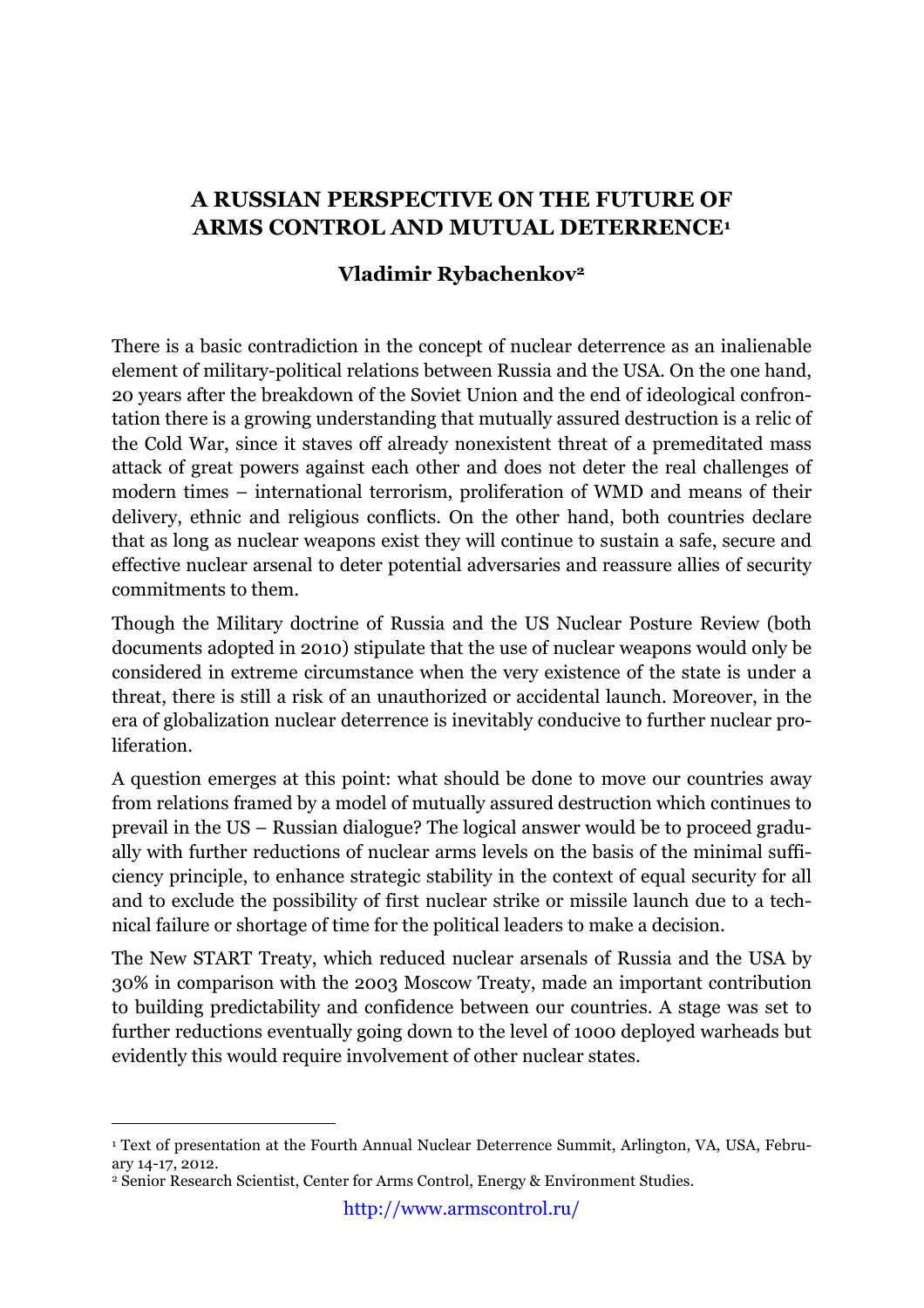In the course of last 20 years substantial efforts were undertaken by both countries to diminish the possibility of nuclear launches resulting from accidents, unauthorized actions or misinterpretation. The most prominent among them were:

- The USA and Russia put heavy bombers off full time alert;
- "Open Ocean Targeting" was mutually agreed upon meaning that in case of an accidental launch a missile would land in the open ocean. The US Nuclear Posture Review considered the possibility of reducing alert rates for ICBMs and at-see rates of SSBNs but concluded that such steps could reduce crisis stability by giving an adversary the incentive to attack before "re-alerting" was complete. Similar attitude was expressed by the Russian military who think time is not yet ripe for such a move which does not mean that further exploration of this important issue should be discontinued;
- In accordance with the 1991 Presidential Initiatives all Russian tactical nuclear weapons were removed from delivery means and placed at central storage facilities within national territory with adequate safety and security measures3.

It goes without saying that the best way to discard the concept of nuclear deterrence would be to achieve a world without nuclear weapons but the implementation of this idea put forward by President Obama in Prague almost three years ago may take several decades. It is worth noting that the Russian expert community is of the view that giving up nuclear weapons does not mean "green light" to regional or local wars with resort to conventional arms or systems using new physical principles. In other words a non-nuclear world is equivalent not to the current world after deduction of nuclear weapons but to a transformed international community based on the principles of equal security to all countries independent of their size and military power.

It is also evident that arms control remains a key element in a gradual move towards the world without nuclear weapons. Impartial assessment of arms control process shows that nuclear potentials of Russia and the USA were steadily going down during last years. The 1994 START I Treaty resulted in the removal of about 80% of all strategic nuclear weapons in existence at the time. The 2010 New START Treaty further provided for fourfold reduction of deployed strategic nuclear weapons and twofold reduction of strategic carriers.

Nevertheless, pessimistic appraisals concerning the prospects of further nuclear cuts started showing up recently in both countries. The gist of this mood is that the US – Russian reset is allegedly in recess and arms control process mothballed due to the fact that the two countries are in disagreement over the missile defense issue. Moreover, some American independent experts asserted that 2011 was the year when the momentum of the new era slowed down in comparison with the 2010 successes since

 <sup>3</sup> Statement of the Russian delegation at the first session of the NPT Preparatory Committee, New York, April 11, 2002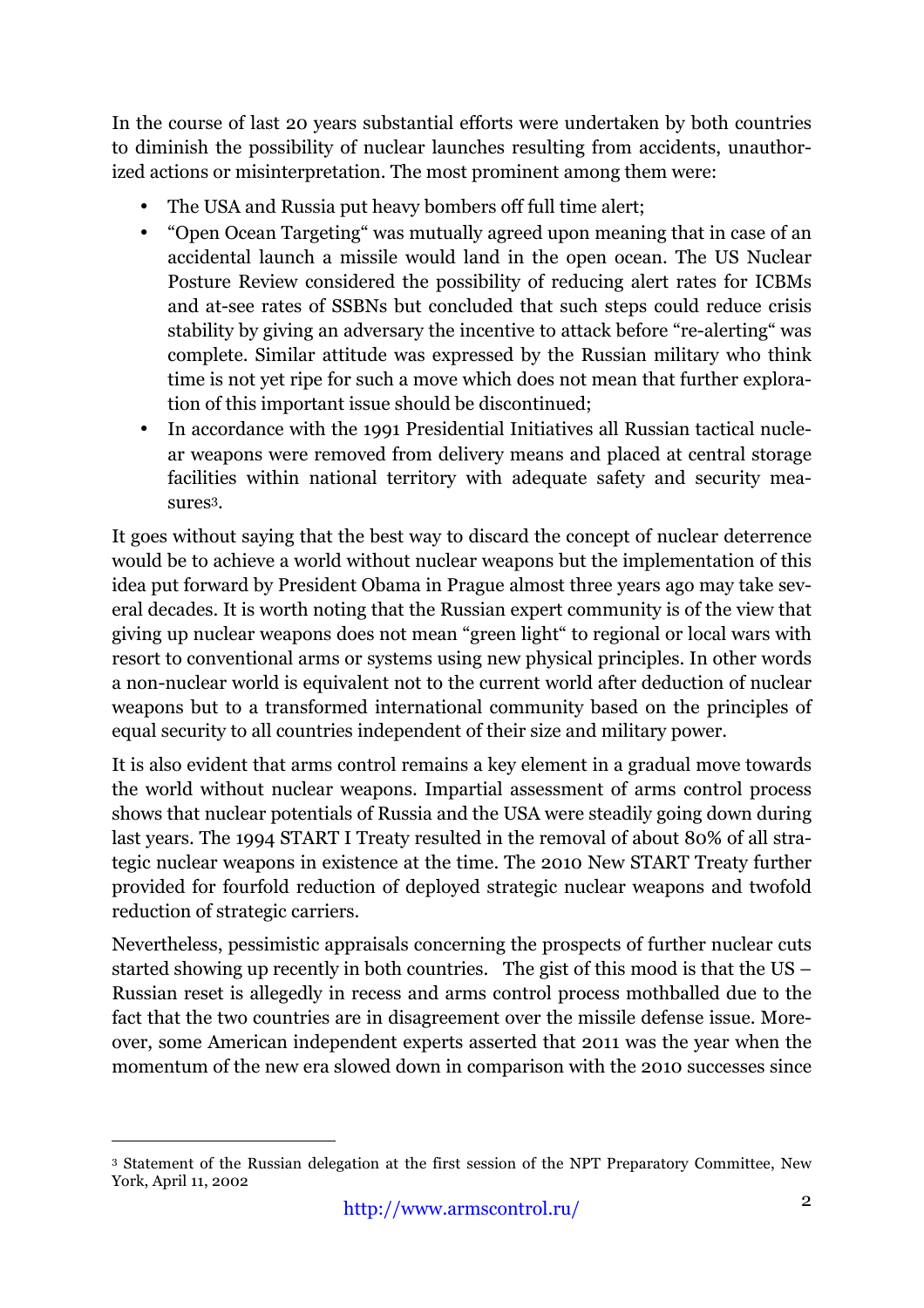the CTBT was not ratified or even seriously discussed in the USA and negotiations on FM Cut off Treaty remained stuck in the CD in Geneva.

The overall situation was aggravated by the exchange of harsh rhetoric on both sides of the Atlantic Ocean. In Russia some military experts went on claiming that one of the goals of the US nuclear weapons complex refurbishment plan was the production of so called clean bomb as though there were no unambiguous statement in the Nuclear Posture Review that the US will not develop new nuclear warheads. A newly elected Member of the Russian Parliament started his political activity by declaring that a weak Russia seems to be a preferable partner to the USA by reason of the American international predominance policy – a vision that is not necessarily shared by all my compatriots.

In the US Senate the nomination of a new Ambassador to Moscow was coupled with a demand not to disclose confidential information on SM-3 Aegis missile for the European missile defense system to Russians under pretext that it could be passed on to Iranians. Such an assumption seems to ignore a spirit of cooperation between our countries in trying to reach a mutually accepted settlement of the Iranian nuclear issue. Some American experts started dramatizing a point that Russia was supposedly on the verge of launching a new arms race but this view does not correspond to reality. In fact the current military reform in Russia has a declared goal of restoring the defense potential drastically reduced during a long and devastating period of economic crisis and many years of scarce financing. Anyway, the defense budget of Russia even in 2020 will be at least seven times less than that of the USA. Frankly speaking I do not think that the above mentioned lamentations may have a serious impact on US – Russian relations but surely they do not help to enhance mutual confidence.

Thereupon it would be appropriate to say that when President D. Medvedev expressed concerns last November over US plans to deploy missile defenses in Europe and announced some eventual countermeasures in case these concerns were not taken into consideration he stressed that the doors for negotiation were not closed. In this context are also worth noting the words of the US Secretary of State H. Clinton pronounced at a recent swearing-in ceremony for Ambassador-designate to Russia Mike McFaul: "The Administration has placed a particular emphasis on working together with Russia, one of the most complex and consequential relations we have with any nation in the world".

I do not share the view of those who consider the year 2011 as a failure for the arms control. First of all it was the year of a smooth New START Treaty implementation with 16 inspections in Russia and 17 inspections in the USA, and 3 exchanges of a comprehensive data base, creating, as R. Gottemoeller rightly put it, a living document that provides a comprehensive look into other's strategic nuclear forces. In addition to that the Plutonium management and disposition Agreement entered into force which will irreversibly and transparently dispose of the equivalent of 17 thousand nuclear weapons worth of plutonium by burning it in the fuel of nuclear power plants in both countries.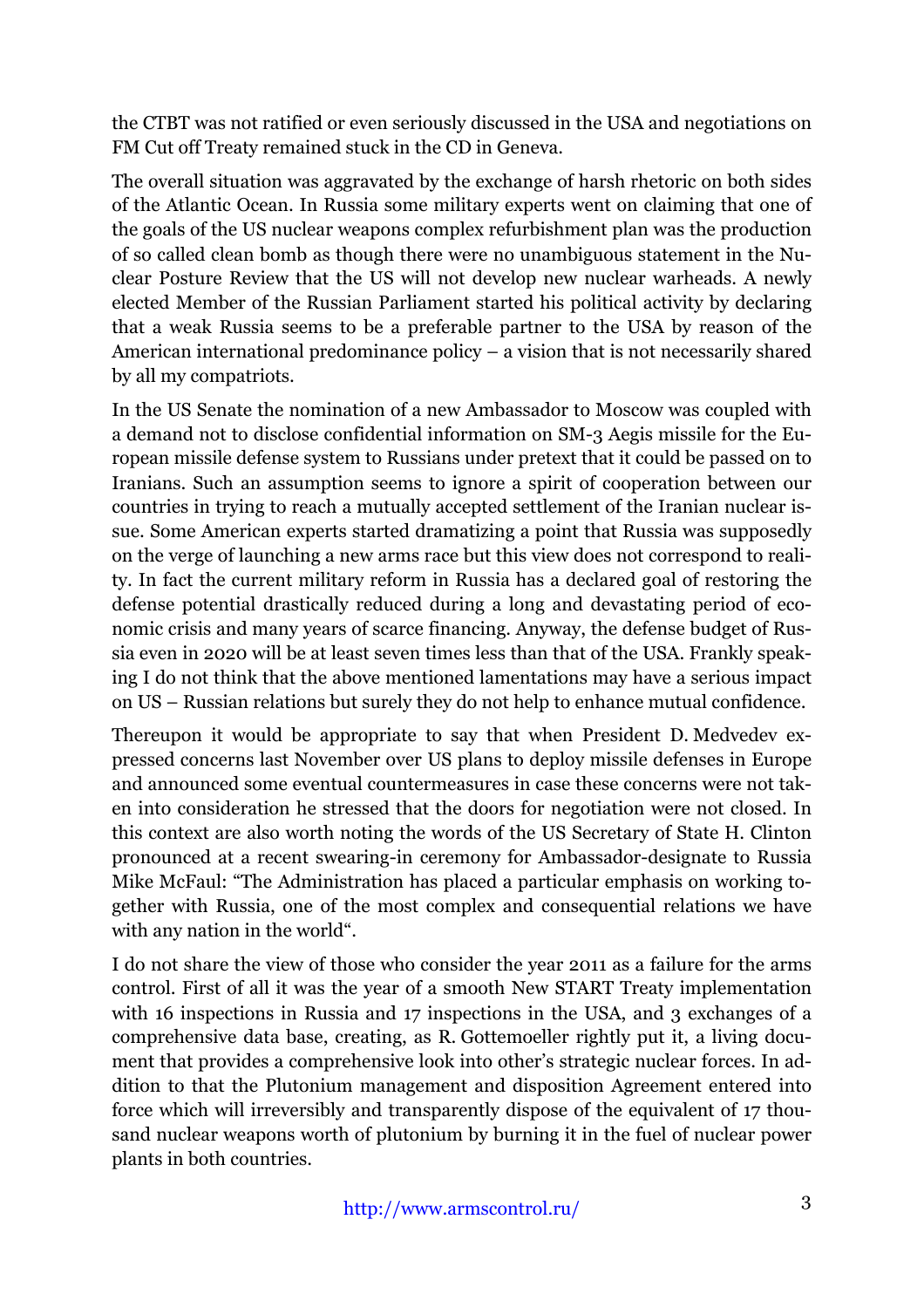Another issue, which may impede the launch of substantive negotiations on further nuclear cuts is tactical nuclear weapons (TNW).

While the recently adopted military doctrine of Russia does not provide specific information on the TNW role in the national security policy independent experts concur that Russia's apparently increasing reliance on nuclear weapons, including the tactical component, is determined by geostrategic and economic factors. Firstly, as opposed to the USA, Russia is within the reach of nuclear weapons of several de jure and de facto nuclear states and this reality must be adequately tackled. Secondly, Russian Nuclear Posture is directly linked to Russia's perception of NATO superiority in conventional forces in Europe against the background of a weakened military capability of Russia4. In this context it would be fair to speak about a compensatory role of Russian TNW vis-a-vis not only NATO but also against eventual threats from China though such a perspective is not officially articulated. Moreover, American TNW in Europe due to their range and location are considered by Moscow as a supplement to the US strategic forces adding over 10% to the New START Treaty accountable limits.

To sum up, a standing Russian position on TNW, which is repeatedly confirmed by the high-ranking officials is that the withdrawal of US TNW from Europe constitutes a precondition for beginning substantive negotiations with the USA on this issue5. The dialogue is complicated by other difficult subjects in the security agenda such as missile defenses and arrangements concerning conventional forces in Europe.

At the same time the size and location of the Russian TNW stockpile has become a serious source of concern to the USA and other NATO country-members. The final US Senate resolution on New START Treaty ratification stipulates "initiation, following consultations with NATO Allies but not later one year after New START entry into force, negotiations with Russia on agreement to address disparity between TNW stockpiles of Russia and the USA and to secure and reduce TNW in verifiable manner."

The Nuclear Posture Review reiterated the reasons for the presence of the US TNW in Europe, namely maintenance of NATO cohesion and reassurance of Allies. The NATO Strategic Concept adopted in November 2010 underlined the importance of seeking Russian agreement to increase transparency of Russian TNW in Europe and relocating these weapons away from the territory of NATO member-states. This document also stated that the supreme guarantee of the NATO security is provided by the strategic nuclear forces of the Alliance, particular those of the USA. Such a stance apparently reflected a scant support of TNW in Europe among the US military. For example, general J. Cartwright, the Vice-Chairman of Chiefs of Staff, recently stated that these arms do not serve a military function not already addressed by US strate-

 <sup>4</sup> General Makarov: Tactical nuclear weapons – <sup>a</sup> deterrence against enormous arms stockpiles accumulated in Europe. ITAR –TASS, December 10, 2008.

<sup>5</sup> Remarks and Responses to questions by Russian Minister of Foreign Affairs S. Lavrov at the press conference at MFA on 2010 foreign policy outcomes, January 13, 2011.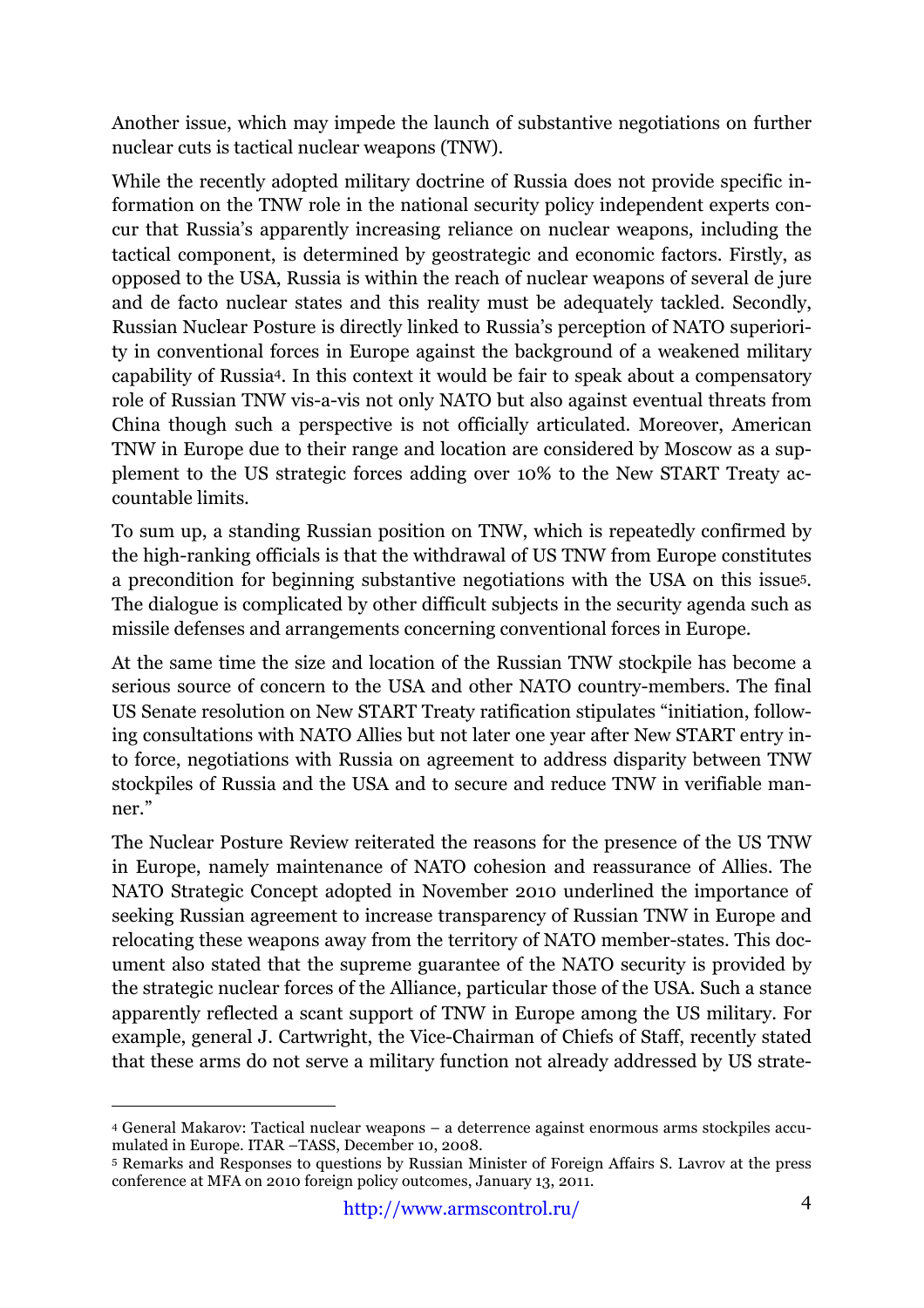gic and conventional forces6. Several NATO member-countries such as Germany, Belgium, Netherlands and Norway would support withdrawal as long as it involves reciprocal measures from Russia. The more recent NATO members from Central and Eastern Europe resist change because for them the American nuclear presence symbolizes strategic link with the USA.

Interestingly, the statement that the credibility of NATO's extended deterrence would necessarily require a TNW presence in Europe contradicts the situation in Asia: the USA has extended its nuclear umbrella over Japan, South Korea and Australia for two decades without having stationed nuclear weapons on the territory of these states. Additional factor in favor of the US TNW removal from Europe – enormous costs of the forthcoming NATO dual capable aircraft replacement to be partially covered by the European member-countries currently under economic crisis.

After the Lisbon Summit the North Atlantic Council was tasked with conducting NATO Defense and Deterrence Posture Review to further discuss the role of nuclear weapons and future relations with Russia. The document is slated to be presented at the NATO Summit in May 2012. This event could become a tipping point in shaping cooperative approaches with Russia towards the TNW issue but one can presume that no recommendation on TNW withdrawal from Europe will be put forward in Chicago due to serious divide among NATO member-countries on this matter.

Taking into account existing divergences of views on the ways of tackling the TNW problem I am inclined to share the view of Senator S. Nunn who recently stated that a treaty-based approach is not a priority at this time and one should rather concentrate on coordinated unilateral transparency measures7. In practical terms it means that a more promising way to begin the process of engagement on TNW would be for the USA, NATO and Russia to proceed with data exchange and associated confidence building measures. I will not dwell at length on such procedures since they are amply described in the recent papers by my colleagues A. Diakov and E. Miasnikov, and can be found on the website of our Center www.armscontrol.ru. To put it shortly, the proposed measures include voluntary exchange of confidential information about the total number of TNW eliminated since 1992 as well as annual exchange of data on number of warheads in active arsenals and their storage locations. At the second stage the sides could share information on the number of TNW warheads associated with each type of delivery systems and allow visits to facilities where active TNW are stored.

In conclusion let me share with you a recollection from 10 years ago.

Just two weeks after the tragic 9/11 events a similar Conference organized by my friend E. Helminski was taking place in Washington. At the beginning of the first session Ed announced the arrival of the Russian delegation and reminded that Presi-

 <sup>6</sup> Council of Foreign Relations meeting on Nuclear Posture Review, Washington, April 8, 2010.

<sup>7</sup> Reducing Nuclear Risks in Europe. A Framework for Action. Nuclear Threat Initiative, Washington, 2011.